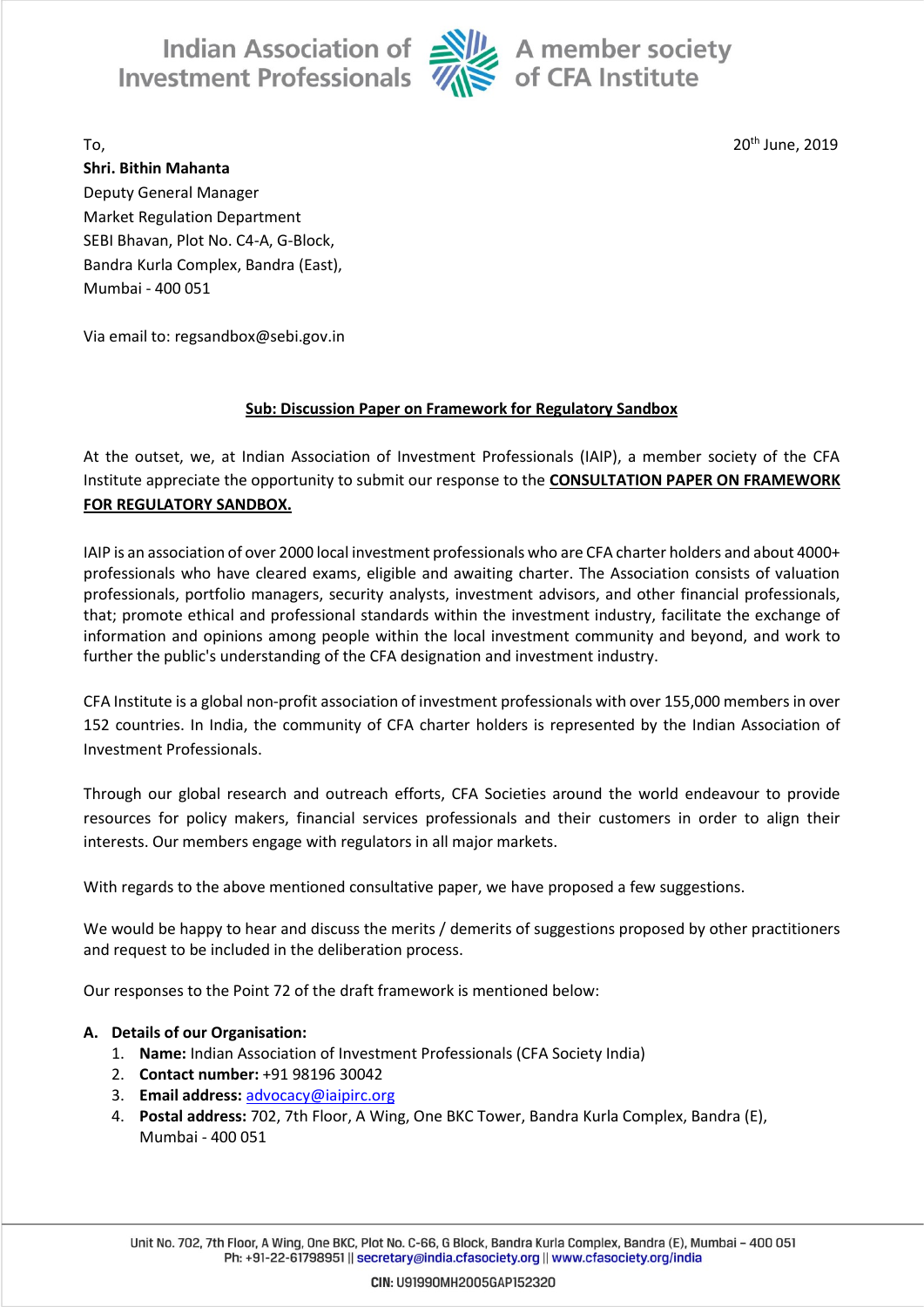

Indian Association of Alle A member society<br>Investment Professionals Alle of CFA Institute

# **B. Key Contributors:**

1. Mr. Ujjwal Jain, CFA

# **C. Suggestions / Comments:**

- 1. Introducing the proposed framework for regulatory sandbox is a welcome step and we believe it will help in enabling the creation of new business models and technologies. This will in turn, foster an efficient, fair and transparent capital market environment in India.
- 2. To this end, we need to ensure that regulatory standards and stakeholder protection clauses is not diluted or ignored, to jeopardize the experiment and public faith.

## *Need to flesh out different areas of innovation*

Owing to the novelty of this approach, start-ups will need clarity around the areas of innovation, which SEBI would like to encourage. To this end, creating a positive list, or a negative list of areas of innovation will be a welcome step.

A possible positive list can be:

- 1. Markets & Market places
- 2. Product Innovation (Mutual Funds, ETFs etc.)
- 3. Analytics
- 4. Blockchain
- 5. Exchange Technologies
- 6. Cloud Based Platforms
- 7. Wealth-Tech (wealth management + technology)
- 8. Investment-Tech (investment products/management + technology) etc.

#### *Breaking the "gated gardens" between innovation and regulatory sandbox*

SEBI is proposing two sandboxes for firms based on their age and market position- one for new age firms to experiment and the other for incumbents to live test their products.

SEBI needs to break down the walls between these sandboxes because to simulate real testing, the firms need to assess the impact of their products on all stakeholders irrespective of their size and position in the market.

Assuming that this suggestion will be considered seriously, we also propose:

#### *Breaking the regulatory silos for start-ups inside SEBI*

Building innovation/regulatory sandbox is a visionary step. However, if the overall approval environment is opaque and slow, the eventual success of such a step can get hampered.

Anecdotal and empirical evidence suggests instances where certain start-ups waited for 5 months for an RIA license.

Such sandboxes may be targeting new age firms to bring significant novelty in terms of business models, revenue models and product innovation. So, if the overall approval framework is not rejigged, it is possible that innovation of one part from SEBI may be counteracted by lack of reforms in other parts.

So, a principle-based approach for granting approvals and a "license-on-tap" approach will be better suited to kickstart innovation and wider acceptance of this sandbox.

CIN: U91990MH2005GAP152320